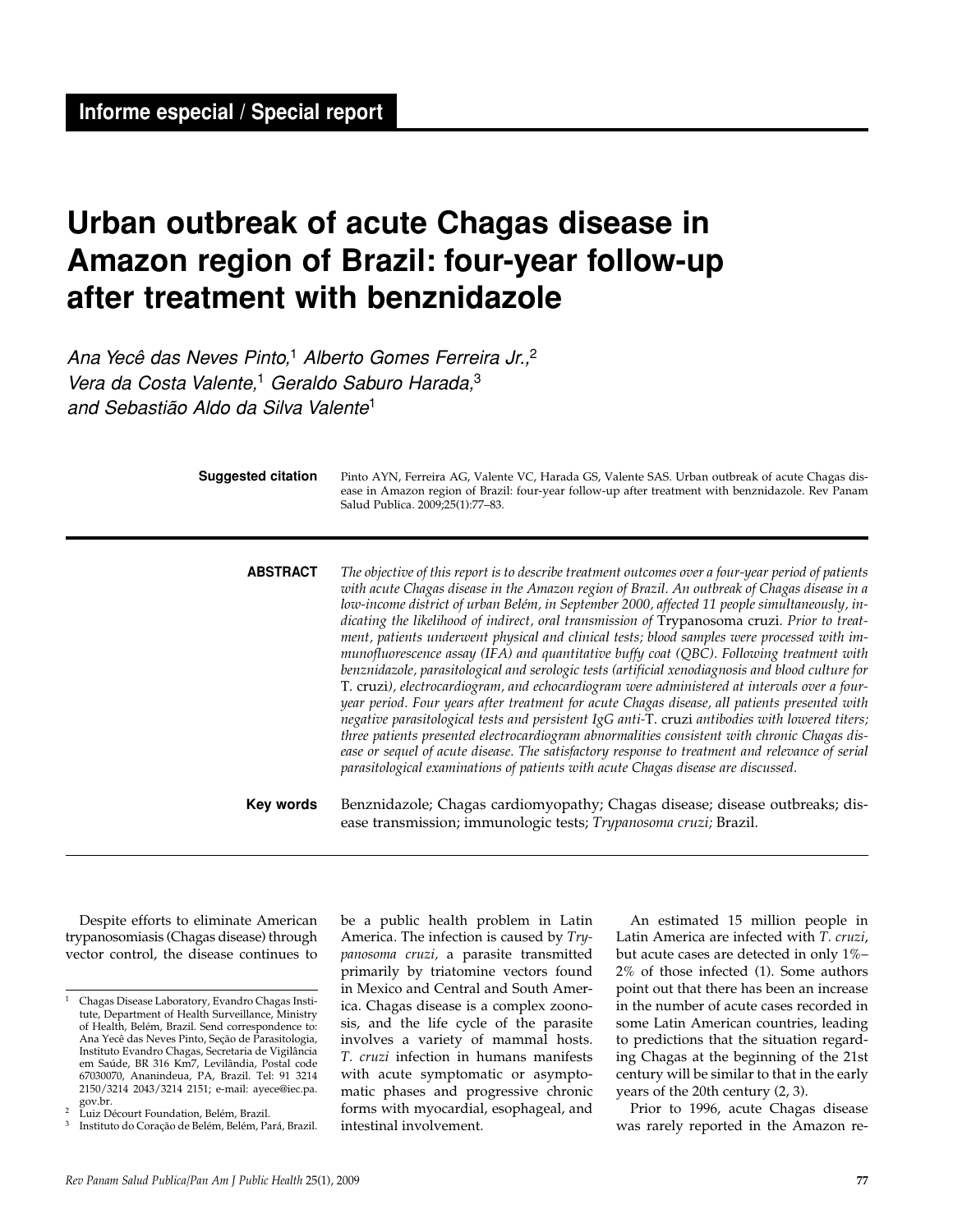gion of Brazil, despite evidence of the complete enzootic cycle of *T. cruzi* in the region*.* Outbreaks have since been reported in the region, characterized as short outbreaks involving 2 to 16 acute cases per episode (4). Only five chronic cases are considered autochthonous to the Amazon region. Two of the five patients were symptom-free, two had dilated cardiomyopathy, and one had the digestive form of Chagas disease (5–7).

Acute Chagas disease in the Amazon region of Brazil was first documented by Shaw et al. in 1969 in a low-income area of Belém, Pará state (8). The outbreak involved four family members who fell ill simultaneously in 1968. The absence of triatomine vectors in the family dwelling suggested oral transmission of *T. cruzi* for the first time in Brazil's Amazon region (8).

Belém is located between Guajará Bay and the Guamá River and has an urban area of 516 km2 with some 1.3 million inhabitants. Preserved forest areas, such as Utinga National Park are on the outskirts of the city. Between 1967 and 1977, single adult insects infected with *T. cruzi*, particularly *Panstrongylus geniculatus* and *Rhodnius pictipes*, were found in households of poor, low-lying suburbs of Belém (9, 10). Mammals trapped in forest areas bordering the Pedreira district of Belém, where the 1968 outbreak occurred, had a high prevalence of *T. cruzi*like trypanosomes (9, 10).

Outbreaks in the Amazon region are a target of epidemiological surveillance programs by the Brazilian Ministry of Health because of suspected oral transmission of the parasite. It is problematic to distinguish clinical features of acute Chagas disease in patients infected by vectors and those infected by the oral route. In part this is due to difficulties in obtaining data on acute cases from endemic areas where transmission typically occurs through vectors. Outbreaks involving oral transmission show prolonged febrile illness, a broad spectrum of symptoms, high mortality rates between outbreaks, and no inoculation sites on the body (11, 12).

When the acute phase of *T. cruzi* infection is not detected and treated, it can persist in the indeterminate phase for the life of a patient. Treatment of the acute infection with tripanocidal drugs (benznidazole) has moderate efficacy (60%) in eradicating parasites, mainly in patients with a prolonged subacute phase (11, 12). Trials with patients suffering from chronic or indeterminate phase Chagas disease do not indicate a treatment benefit (13, 14). Andrade et al*.* presented encouraging findings regarding the efficacy of benznidazole in a randomized controlled trial of children with early chronic *T. cruzi* infection. Their data showed negative seroconversion at the end of a three-year follow-up study in 55.8% of the children treated with benznidazole, when compared with the placebo group (15). Results from a study in the same cohort of children using the polymerase chain reaction (PCR) method support the notion that negative serology post-treatment corresponds to cure (16).

Better evidence about the clinical profile and treatment outcome of acute phase Chagas disease patients is needed.

We describe an outbreak of acute trypanosomiasis that occurred in September 2000, in the city of Belém. Eleven members of four neighboring families were affected simultaneously, likely as a result of ingesting contaminated food. We describe clinical and laboratory findings during the outbreak and in a fouryear follow-up study. The treatment outcome and relevance of serial parasitological examinations of patients with acute Chagas disease are discussed.

## **MATERIALS AND METHODS**

Eleven patients from four families were enrolled in the study. The first two patients, a 17-year-old female and her 58-year-old mother, visited the Evandro Chagas Institute in Belém following diagnosis with supposed typhoid fever and treatment with chloramphenicol. Both mother and daughter showed negative results for typhoid fever. Based on clinical evidence of prolonged fever and information about febrile illness in a relative and in neighbors, acute Chagas disease was suspected.

These two patients and nine of their relatives or neighbors with the same history of extensive febrile illness were subsequently diagnosed with trypanosomiasis by parasitological and serologic tests. As far as could be ascertained, all 11 of these individuals were born in the city of Belém and had always lived in the district of Pedreira.

Forty contacts (relatives and neighbors) of the infected individuals were questioned about febrile illness and underwent blood sample collection, re-

Special report Pinto et al. • Urban outbreak of Chagas in Amazon region of Brazil

gardless of whether symptoms were present. Blood samples were examined using immunofluorescence assay (IFA) for immunoglobulin M (IgM) and immunoglobulin G (IgG), and indirect hemagglutination assay (IHA).

The houses of all patients and their contacts were rigorously searched for triatomine bugs, but none were found.

## **Case definition**

The case definition for acute Chagas disease is a positive *T. cruzi* parasitological test (Strout method or thick smear) or a positive serologic test for immunoglobulin M (IgM) anti-*T. cruzi* antibodies by IFA. When a case is detected, contacts (relatives or neighbors) are immediately screened for infection with blood and parasitological exams, whether or not they are symptomatic (17). Infection cure is defined when three sequential serologic tests, using two different methods, give negative results (17).

A suspicious case is defined as a contact of a diagnosed case who presents febrile illness  $\pm$  15 days from the time the first diagnosed patient became ill.

## **Clinical and laboratory evaluation**

During the initial evaluation (acute phase), all patients were submitted to clinical and physical examination and blood sampling. Seven series of blood samples were collected: one before onset of treatment (initial), one during treatment (30 days after the onset of treatment), and five following the conclusion of treatment (at 60 days and at 12, 24, 36, and 48 months post-treatment).

The samples collected before treatment were processed using IFA and quantitative buffy coat (QBC) (18).

We added two indirect parasitological methods—artificial xenodiagnosis and blood culture for *T. cruzi—*to the followup series of examinations. For serum blood culture, a 3 mL sample of heparinized blood was overlaid on a Hoff agar slant. The overlay was examined by phase contrast microscopy at 400× magnification every 2 weeks; cultures were discarded as negative after 10 weeks. Xenodiagnosis was performed using 40 fifth-stage nymphs of *Triatoma infestans, Triatoma maculata, Triatoma tibiamaculata*, *Triatoma dimidiata, Panstrongylus megistus,* and *Dipetalogaster maximus*. Rectal contents of individual insects were ex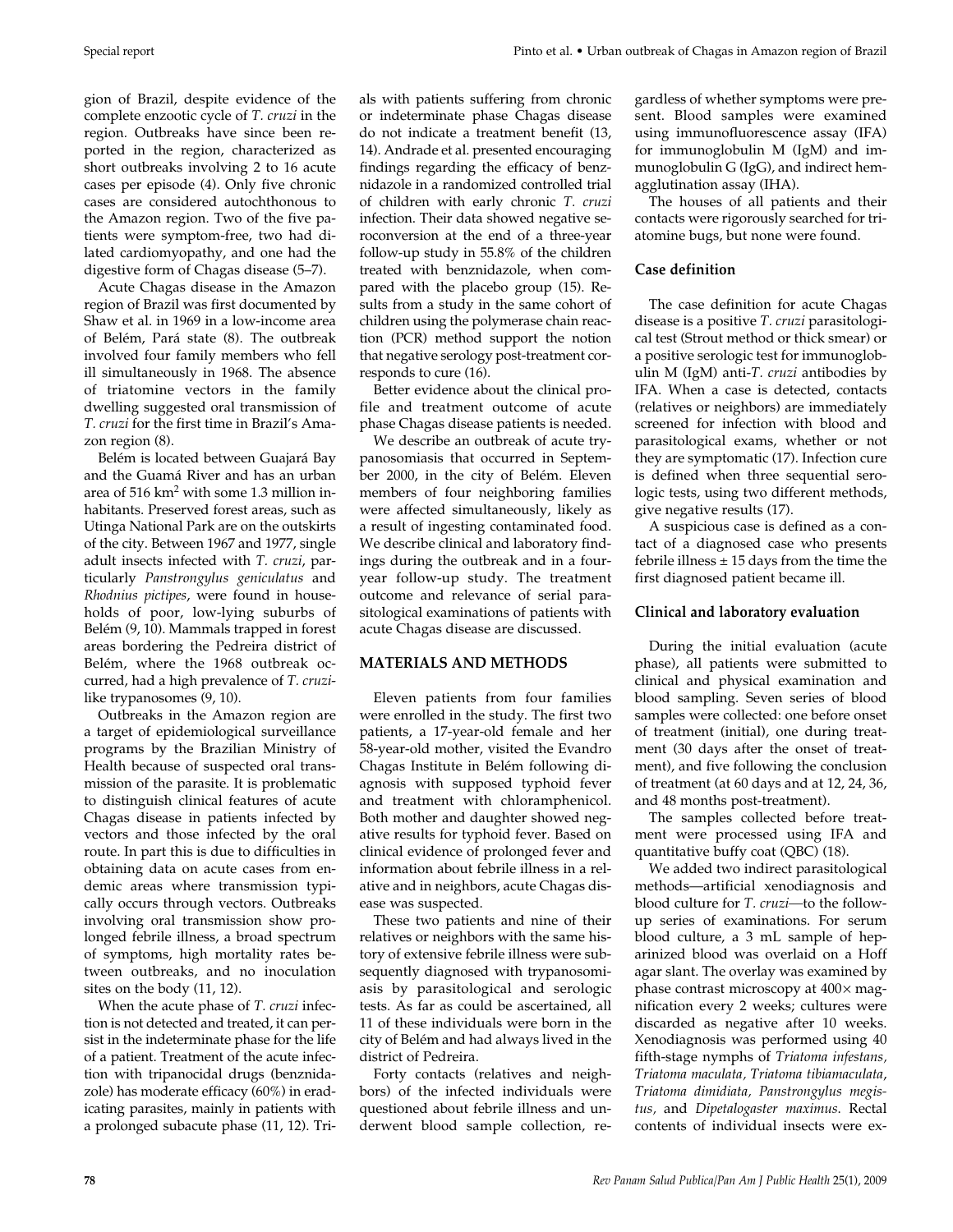amined for trypanosomes at  $400\times$  magnification one and two months after feeding. Leukocyte counts and hemoglobin concentration studies were made before and after treatment.

Standard 12-lead electrocardiograms (ECG) with the patient at rest and echocardiograms were performed during the first week of treatment and in the third month and fourth year of post-treatment follow-up.

#### **Treatment procedures**

The 11 confirmed cases in the study were treated with benznidazole at doses of 5 to 7 mg/Kg daily for 60 to 90 days (17). Ten patients received daily treatment for 60 days and, because of treatment failure, one patient received treatment for 90 days.

The ethics committee of the Evandro Chagas Institute approved the study, and all subjects gave informed consent for their participation in this investigation.

### **RESULTS**

All 11 patients included in this study presented febrile illness and asthenia beginning 7 or 9 September 2000, lasting between 23 and 43 days. Other reported symptoms and signs were dyspnea, chills, abdominal pain, vomiting, paleness, myalgia, arthralgia, leg swelling, face swelling, cutaneous rash, coughing, and variable degrees of myositis, mainly in the females (Figure 1). Three patients had palpitations, tachycardia, and chest pain. Six patients developed myocarditis and five presented with myopericarditis during the acute phase. Two had serious cardiac manifestations during the acute phase of the disease and required hospitalization. Neither Romaña sign nor other indication of insect inoculation was found on physical examination of the patients.



**FIGURE 1. Manifestation of signs and symptoms in 11 patients with acute Chagas disease in**

Parasitological tests made immediately after the completion of 30 days of treatment were negative in nine patients. Xenodiagnosis was positive for one 31 year-old female at the 30th day of treatment and positive for another 58-yearold female on the 60th day of treatment, indicating treatment failure (Table 1).

Follow-up serologic tests in all patients detected IgM antibodies for a short period and persistent IgG anti-*T. cruzi* antibodies four years after acute infection. No patients had negative serologic tests until September 2004, four years after treatment (Figure 2).

During the acute phase, five patients presented with anemia (hemoglobin 8.9– 10.2  $g/dL$ ). Leukocyte counts increased in two patients who presented with acute pulmonary infections simultaneously with acute Chagas disease. Four patients had lymphocytosis (1 702–8 979 lymphocytes/ $mm<sup>3</sup>$ ) during the acute illness, with improvement after two months. Three patients presented with leukopenia (3 200–4 700 leukocytes/mm3).

ECG and echocardiogram results during the acute illness and at four years post-treatment are shown in Table 2. Five patients had no ECG changes through the follow-up period. One patient had low QRS voltage due to pericardial effusion. Four patients presented non-specific ventricular repolarization with or without associated conduction disturbances. Of these four, the ECGs of two patients

**TABLE 1. Parasitological results in follow-up of treatment of 11 patients presenting acute Chagas disease, Belém, Brazil; 2000–2004**

|                          | Test results for patients |          |     |               |     |          |     |               |     |          |     |          |
|--------------------------|---------------------------|----------|-----|---------------|-----|----------|-----|---------------|-----|----------|-----|----------|
|                          | Quantitative buffy coat   |          |     | Blood culture |     |          |     | Xenodiagnosis |     |          |     |          |
|                          |                           | Positive |     | Negative      |     | Positive |     | Negative      |     | Positive |     | Negative |
| Days following treatment | No.                       | $\%$     | No. | %             | No. | %        | No. | %             | No. | %        | No. | %        |
| First day                | 8                         | 72.3     | 3   | 27.3          | 8   | 72.3     | 3   | 27.3          | 11  | 100      | 0   |          |
| 30 days                  |                           |          |     | 100           |     |          |     | 100           | 2   | 18       | 9   | 82       |
| 60 days                  |                           |          | 11  | 100           |     |          |     | 100           |     | 9        | 10  | 91       |
| year                     |                           |          | 11  | 100           |     |          |     | 100           | 0   |          | 11  | 100      |
| 3 years                  |                           |          |     | 100           |     |          |     | 100           | 0   |          | 11  | 100      |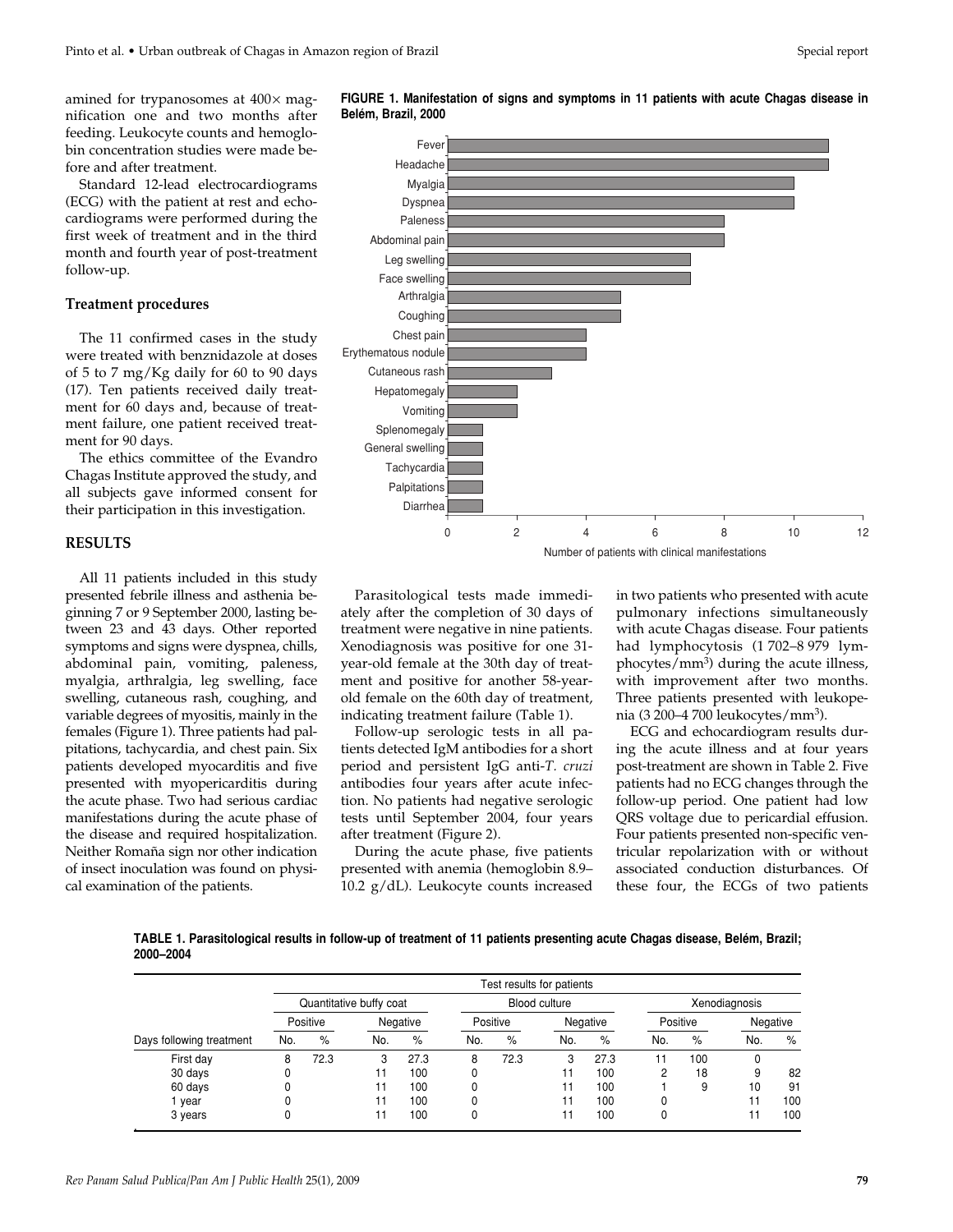**FIGURE 2. Change in titers of IgG anti-Trypanosoma cruzi antibodies by immunofluorescence assay (IFA) during the acute phase and four years following treatment in 11 Chagas disease patients in Belém, Brazil, 2000–2004**



normalized, one 17-year-old female remained with atrioventricular (AV) dissociation and intermittent left bundlebranch block, and one 15-year-old female developed right bundle-branch block plus fascicular left bundle-branch block.

Three patients presented pericardial effusion that resolved shortly after onset of treatment. One 28-year-old male had a moderate amount of fluid in the pericardium and significant myositis in both lower limbs. Echocardiography of a 70 year-old female with prior history of arterial hypertension showed abnormalities before and after treatment that were consistent with diastolic dysfunction and signs of hypertrophy due to her previous condition. None of the patients presented decreased ejection fraction either during acute illness or later (see Table 2).

All 40 contacts (relatives and neighbors) examined were asymptomatic and had negative serologic tests.

#### **DISCUSSION**

The signs and symptoms described in the Chagas outbreak reviewed in this study reveal a prolonged, febrile syndrome illness and positive parasitological and serologic tests. All patients showed persistent titers of IgG anti-*T. cruzi* antibodies four years after acute infection, but with an important decrease over time. While these lowered titers suggest a high possibility of cure, the outcomes for the patients remain uncertain.

Despite the low sensitivity of parasitological tests in cure assessment, we performed these tests during, before, and after treatment. Xenodiagnosis showed that two patients had persistent parasitemia at days 30 and 60 of treatment. Both continued medication for an additional 30 days. There was no difference in response to treatment between the pa-

**TABLE 2. Results of electrocardiograms and echocardiograms during acute phase and four years post-treatment in 11 Chagas disease patients in Belém, Brazil, 2000–2004** 

| Case No. | Age<br>(years) | Gender | Acute phase<br>electrocardiogram<br>results                                                   | Post-treatment<br>electrocardiogram<br>results<br>(fourth year)            | Acute phase<br>echocardiogram<br>results                                                                                         | Post-treatment<br>echocardiogram<br>results<br>(fourth year) |
|----------|----------------|--------|-----------------------------------------------------------------------------------------------|----------------------------------------------------------------------------|----------------------------------------------------------------------------------------------------------------------------------|--------------------------------------------------------------|
| 1        | 24             | М      | Low QRS voltage                                                                               | Normal                                                                     | Mild pericardial efusion; $EF = 64\%$                                                                                            | Normal                                                       |
| 2        | 28             | F      | Normal                                                                                        | Normal                                                                     | $\cdots$                                                                                                                         | Normal                                                       |
| 3        | 31             | F      | Left axis deviation                                                                           | Left axis deviation, left anterior<br>fascicular block                     | Normal; $EF = 69\%$                                                                                                              | Normal                                                       |
| 4        | 70             | F.     | Non-specific repolarization changes                                                           | Normal                                                                     | Left ventricular hypertrophy;<br>diastolic dysfunction; pericardial<br>effusion; $EF = 66%$                                      | Diastolic<br>dysfunction;<br>left ventricular<br>hypertrophy |
| 5        | 28             | M      | First-degree atrioventricular block;<br>non-specific repolarization changes                   | Normal                                                                     | Moderate pericardial effusion;<br>$EF = 63%$                                                                                     | Normal                                                       |
| 6        | 17             | F      | Non-specific repolarization changes;<br>atrioventricular dissociation; left axis<br>deviation | Atrioventricular dissociation;<br>intermittent left bundle-branch<br>block | Mild pericardial effusion; left<br>ventricular dilatation with diffuse<br>hypokinesis; moderate mitral<br>regurgitation; EF= 56% | Normal                                                       |
| 7        | 22             | M      | Normal                                                                                        | Normal                                                                     | Normal; EF= 66%                                                                                                                  | Normal                                                       |
| 8        | 19             | M      | Normal                                                                                        | Normal                                                                     | $\cdots$                                                                                                                         | Normal                                                       |
| 9        | 15             | F      | Non-specific repolarization changes                                                           | Right bundle-branch block,<br>left posterior fascicular block              | Normal; EF= 74%                                                                                                                  | Normal                                                       |
| 10       | 24             | F      | Normal                                                                                        | Normal                                                                     | Mild pericardial effusion; EF= 70%                                                                                               | Normal                                                       |
| 11       | 58             | F      | Normal                                                                                        | Normal                                                                     | Left ventricular hypertrophy;<br>$EF = 68%$                                                                                      | Normal                                                       |

QRS= QRS complex; EF = Ejection fraction; . . . = echocardiogram not carried out.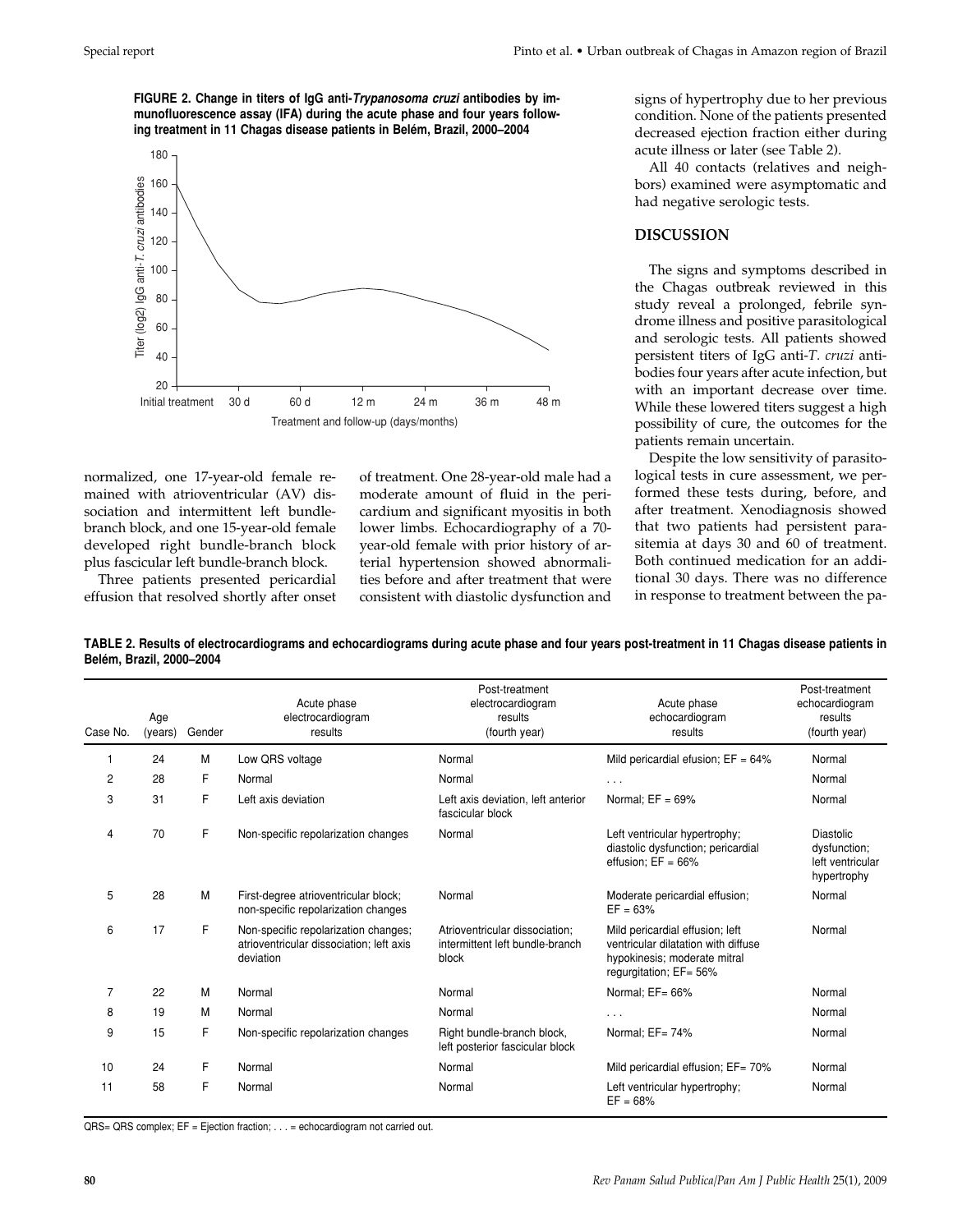tient receiving benznidazole for 90 days and the patient receiving it for 60 days. Four years after treatment, both of these patients showed low IgG antibody titers (1/40) and negative parasitological tests. We cannot be certain that these two patients followed the prescribed dosing schedules during the first 60 days of treatment.

Our findings show the potential benefits of benznidazole for clinical improvement of acute cases. However, the failure of benznidazole to clear parasitemia (as shown by xenodiagnosis and blood culture) in two patients by days 30 and 60 of treatment, suggests the need for new treatment schedules with longer duration. In addition, we do not know the significance of low IgG titers during the follow-up series of tests, but we hypothesize that it represents immunological memory rather than parasite persistence. More extensive follow-up or other effective tests are necessary to evaluate cure.

The rates of ECG abnormalities and cardiac disease during the acute phase reported in this study are similar to those reported in endemic areas (19, 20). Abnormalities compatible with acute Chagas disease showed rapid clinical improvement following treatment. One patient showed minimal echocardiography alterations consistent with acute myocarditis that disappeared after treatment. Similar results were encountered in a study of 37 patients with acute Chagas disease in an endemic area. These patients had temporary alterations of the cardiac autonomic conduction system (19, 3).

Early lesions of the cardiac conduction system have been documented in patients from a Chagas endemic area in Brazil. Pazin-Filho et al. showed that mild segmental left ventricular wall motion abnormalities in echocardiograms of patients with chronic disease could indicate future worsening of systolic function (21). In our post-treatment followup, chronic Chagas disease is indicated in three patients on the basis of these ECG findings: left anterior fascicular block, atrioventricular dissociation and intermittent left bundle-branch block, and right bundle-branch block and left posterior fascicular block, despite there being no clinical manifestation of these conditions. We do not know if the persistent ECG abnormalities indicate chronic phase of Chagas disease despite all patients having undergone treatment during the acute phase, or if these abnormalities represent sequelae of acute myocardial attack in patients who are free of the parasite. Patients with abnormal ECGs four years after treatment suggest that these early lesions are common and can go undetected, as we observed in the follow-up of patients. Long-term observation is needed to determine whether overt clinical disease will appear or if these abnormalities persist as mild sequelae of the acute phases.

Pericardial effusion resulting in death has been documented in patients with acute Chagas disease in outbreaks in the municipalities of Abaetetuba and Cametá, both in Pará state in Brazil's Amazon region. In the Cametá outbreak, two deaths due to acute myopericarditis occurred (22, 23). In our study, three patients presented mild pericardial effusion without relationship either to ECG conduction disturbances or low ejection fraction in echocardiogram. This suggests that the presence of pericardial effusion may be part of a generalized process of inflammation with important repercussions for the pericardium rather than the myocardium. While myocarditis is more consistent with acute Chagas disease, pericarditis is described as a consequence of direct parasite lesions in acute cases from endemic areas, and should not be disregarded in cases in the Amazon region.

Epidemiologic investigation found no signs of triatomine vectors in the households of the patients and their contacts in our study. Onset of symptoms occurred within two to four days for all 11 of the affected individuals, suggesting oral transmission due to indirect contact with triatomine bugs. The presence of triatomines infected with *T. cruzi* in Pedreira district has been documented, as well as a 17.4% *T. cruzi* infection rate in wild mammals on the outskirts and in forests bordering Belém, mainly in the

#### **FIGURE 3. Location of triatomine bugs collected in districts of Belém, Brazil, 1967–1977**



**Districts:** 1. Marambaia; 2. Souza; 3. Sacramenta; 4. Pedreira; 5. Marco; 6. Terra Firme; 7. Telégrafo; 8. Matinha; 9. Canudos; 10. Umarizal; 11. São Braz; 12. Guamá; 13. Reduto; 14. Nazaré; 15. Cremação; 16. Condor; 17. Comércio; 18. Batista Campos; 19. Jurunas; 20. Cidade Velha

**Source:** Adapted by N. Veiga from Lainson et al, 1979. Used with permission.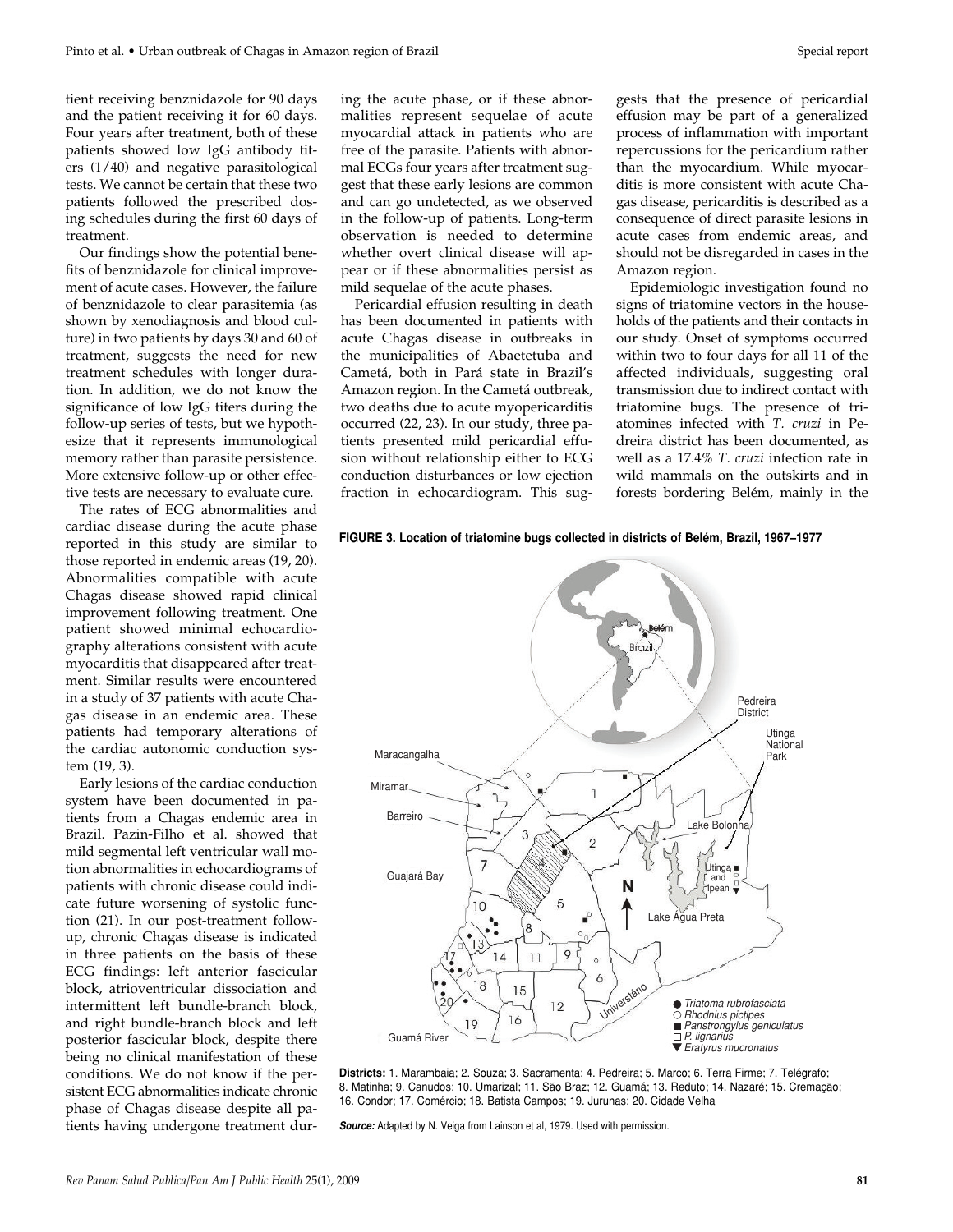National Park of Utinga located near the Pedreira district (see the map in Figure 3) (9). This could be evidence of indirect and accidental human contact with this vector in this well-defined area of Belém, where acute cases of Chagas disease have occurred. The four families included in this study did not participate in gatherings where they would have shared food. It is improbable that infected triatomine bugs could infect three or more people concurrently, and that symptoms would present nearly simultaneously. We suggest that transmission of *T. cruzi* in this group of patients occurred orally, possibly involving an unprocessed beverage frequently consumed by this population. When prepared in unclean conditions this drink could be contaminated, as documented in a similar outbreak in Amapá state (24).

Brazilian researchers suggest that the increased risk for endemic Chagas disease in the Amazon is related to deforestation, population settlements, shifting cultivation, human colonization of the

vector's natural ecotopes, and human migration to the Amazon region from endemic areas. Chagas disease in humans has been described in limited geographic areas in the Amazon region, especially northeastern Pará state and southeastern Amapá state, related to sylvatic and port areas or areas that have experienced rapid urbanization and increased population density in the last 10 years (4, 25–29). In northeastern Pará state, an extensive highway project may have caused an important ecological imbalance that has contributed to disturbing triatomine ecotopes.

There are many unanswered questions regarding contact between sylvatic vectors and human hosts of Trypanosomas in the Brazilian Amazon. We know that acute infection is benign in the majority of cases of Chagas, but poor clinical outcomes are possible when delayed diagnosis and delayed host response occurs. Serious pericarditis may be lethal to patients in the acute phase of the disease.

Clinical outcomes of patients during this brief follow-up of an urban Trypanosomiasis outbreak suggest that chronic Chagas disease in the Amazon region may be underestimated, although all patients in this study were symptomatic during the acute phase, unlike those affected in endemic areas. The authors underscore the need for a strong surveillance system for Chagas disease in the Amazon region of Brazil.

**Acknowledgments.** We are grateful to José Elson Abud, Francisco Gomes, Aguinaldo Ferreira, and Gilberto César Rodrigues for technical support in carrying out this study. We acknowledge Ralph Lainson who gave us permission to adapt the published version of the map of Belém, and Nelson Veiga and his colleagues for adapting the map. We are indebted to Sheila Maria Almeida Ferreira Gomes for comments on the text. Financial support was provided by the Evandro Chagas Institute, UNESCO, and the Luiz Décourt Foundation (Belém).

- 1. Word Health Organization. Control of Chagas disease. Geneva: WHO; 2002. (Technical Report Series 905). 109 p.
- 2. Medrano-Mercado N, Luz M, Torrico F, Tapia G, Van Leuven F, Araújo-Jorge TC. Acutephase proteins and serological profiles of chagasic children from an endemic area in Bolivia. Am J Trop Med and Hyg. 1996;54(2): 154–61.
- 3. Parada H, Carrasco HA, Añez N, Fuenmayor C, Inglessis I. Cardiac involvement is a constant finding in acute Chagas' disease: a clinical, parasitological and histopathological study. Int J Cardiol. 1997; 60(1):49–54.
- 4. Valente SA, Valente VC, Fraiha H. Considerations on the epidemiology and transmission of Chagas disease in the Brazilian Amazon. Mem Inst Oswaldo Cruz. 1999;94(Suppl 1): 395–8.
- 5. Valente VC, Crescente JA, Valente SAS, Araújo JEA. Doença de Chagas em fase indeterminada detectada em 2 doadores de sangue no Estado do Pará. Summary presented at the XXVIII Congresso da Sociedade Brasileira de Medicina Tropical; Belém, March 1992. Pp. 37–8.
- 6. Valente VC, Pinto AYN, Valente SAS, Ostermayer AL. Considerações sobre um possível caso de megacólon por doença de Chagas autóctone no Estado do Pará. Rev Soc Bras Med Trop. 1995;28(Suppl III):99–100.
- 7. Albajar PV, Laredo SV, Terrazas MB, Coura JR. Miocardiopatia dilatada em pacientes com infecção chagásica crônica. Relato de dois casos fatais autóctones no Rio Negro, estado

do Amazonas. Rev Soc Bras Med Trop. 2003; 36(3):401–7.

**REFERENCES**

- 8. Shaw JJ, Lainson R, Fraiha H. Considerações sobre a epidemiologia dos primeiros casos autóctones de doença de Chagas registrados em Belém, Pará, Brasil. Rev Saúde Pública. 1969;3(2):153–7.
- 9. Lainson R, Shaw JJ, Fraiha H, Miles MA, Draper CC. Chagas disease in the Amazon Basin 1. *Trypanosoma cruzi* infections in sylvatic mammals, triatomine bugs and man in the State of Pará, north Brazil. Trans R Soc Trop Med Hyg. 1979;73(2):193–204.
- 10. Miles MA, Souza AA, Póvoa M. Chagas disease in the Amazon basin III. Ecotopes of ten triatomine bug species (Hemiptera: Reduviidae) from the vicinity of Belém, Pará State, Brazil. J Med Entomol. 1981;18(4):266–78.
- 11. Brazil, Ministry of Health, Department of Health Surveillance [Secretaria de Vigilância em Saúde]. Doença de Chagas aguda relacionada à ingestão de caldo de cana em Santa Catarina. Brasília, 2005 [Internet site]. Available from: http://www.anvisa.gov.br/ DIVULGA/NOTICIAS/2005/240305\_nota. pdf. Accessed 17 July 2008.
- 12. Valente SA, Valente VC, Pinto AYN. Epidemiologia e transmissão oral da doença de Chagas na Amazônia brasileira. In: Organización Panamericana de la Salud/Organización Mundial de la Salud. Unidad Regional de Prevención y Control de Enfermedades Transmisibles, Grupo Técnico Especializado en Inocuidad de Alimentos. Informe de la consulta técnica en Epidemiología, Prevención y Ma-

nejo de la Transmisión de la Enfermedad de Chagas como Enfermedad Transmitida por Alimentos (ETA), Rio de Janeiro, May 2006. Pp. 21–6.

- 13. Ferreira HO. Tratamento da forma indeterminada da doença de Chagas com nifurtimox e benzonidazol. Rev Soc Bras Med Trop. 1990; 23(4):209–11.
- 14. Villar JC, Villar LA, Marin-Neto JA, Ebrahim S, Yusuf S. Trypanocidal drugs for chronic asymptomatic *Trypanosoma cruzi* infection. Cochrane Database Syst Rev. 2002;(1): CD003463.
- 15. Andrade AL, Martelli CM, Oliveira RM, Silva SA, Aires AI, Soussumi LMT, et al*.* Short report: benznidazole efficacy among *Trypanosoma cruzi-*infected adolescents after a sixyear follow-up. Am J Trop Med Hyg. 2004; 71(5):594–7.
- 16. Galvão LM, Chiari E, Macedo AM, Luquetti AO, Silva SA, Andrade AL. PCR assay for monitoring *Trypanosoma cruzi* parasitemia in childhood after specific chemoterapy. J Clin Microbiol. 2003;41(11):5066–70.
- 17. Brazil, Ministry of Health, Department of Health Surveillance [Secretaria de Vigilância em Saúde]. Consenso brasileiro em doença de Chagas. Rev Soc Bras Med Trop. 2005;38 (Suppl. III):30.
- 18. Levine RA, Wardlaw SC, Patton CL. Detection of haemotoparasites using quantitative buffy coat analysis tubes. Parasitol Today. 1989;5(4):132–4.
- 19. Rassi A, Ferreira HO. Tentativa de tratamento específico da fase aguda de doença de chagas